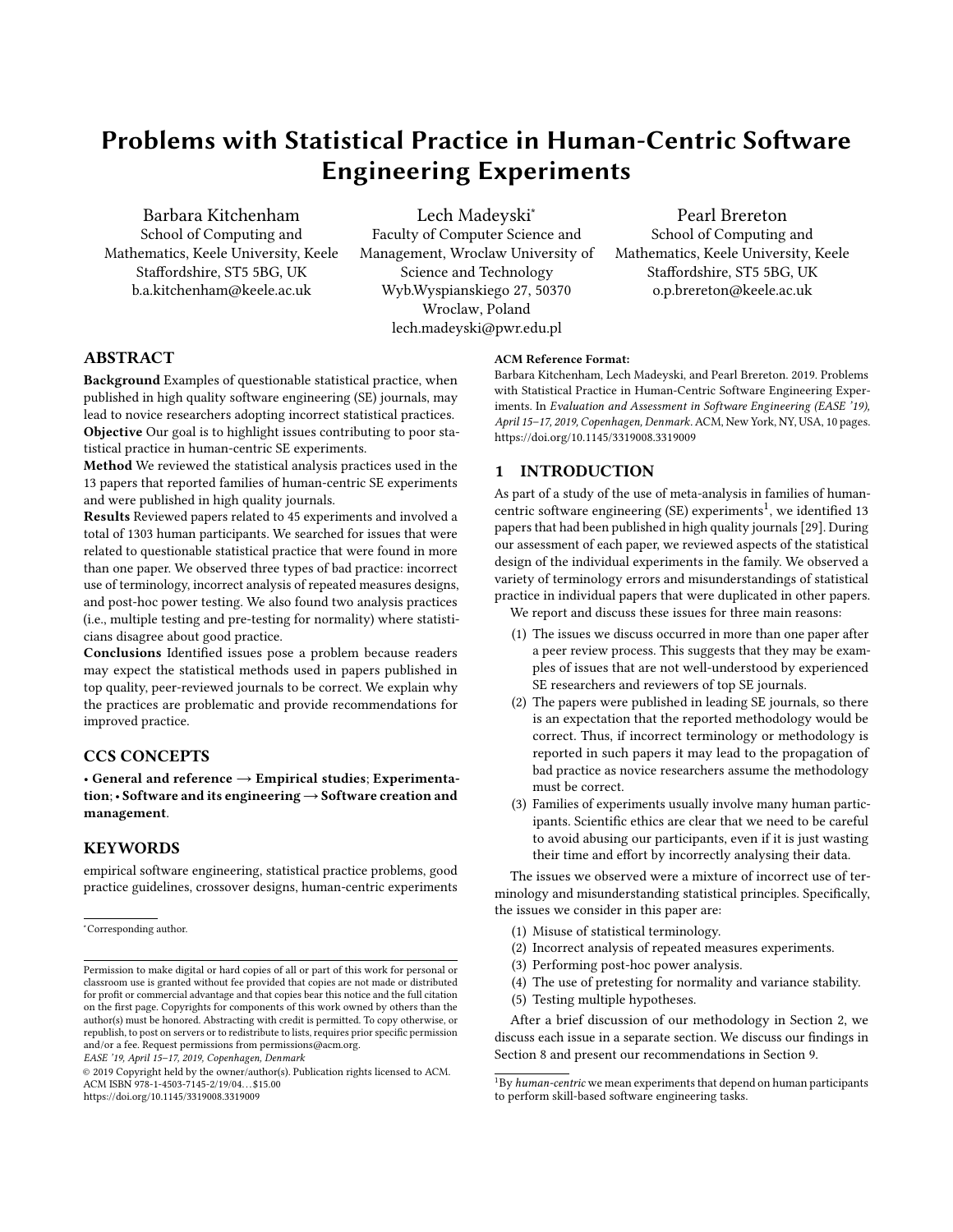Compared with [\[29\]](#page-8-0), in this paper, we concentrate on statistical issues related to the analysis of the individual experiments. In [\[29\]](#page-8-0), we concentrate on issues related to meta-analysis. The contributions of this paper are:

- (1) To identify a set of statistical problems and issues that we observed in papers published in high quality software engineering journals.
- (2) To explain issues that indicate misunderstanding of statistical principles, and to discuss issues where statistical advice is contradictory.
- (3) To provide practical recommendations based on our discussion.

## <span id="page-1-0"></span>2 MATERIALS AND METHODS

Our search process was done independently of the mapping study by Santos et al. which aimed to classify all software engineering families of experiments (i.e. [\[50\]](#page-8-1)). However, we used Santos et al.'s mapping as a means of validating the completeness of our search and selection process. Our search was intended to find families of experiments in top ranked software engineering journals that undertook meta-analysis to aggregate the results of each experiment.

We restricted our search to papers in the following five journals that were published between 1999 (when the first paper on SE families of experiments was published [\[3\]](#page-7-1)) and 2017:

- IEEE Transactions on Software Engineering (TSE).
- Empirical Software Engineering (ESE).
- Journal of Systems and Software (JSS).
- Information and Software Technology (IST).
- ACM Transactions on Software Engineering Methodology (TOSEM).

We searched SCOPUS for studies with the term "family of experiment\*" and restricted the search to the five specified journals. This missed a paper that we knew was relevant which did not use the main search term [\[31\]](#page-8-2). So then we used the search term, "replicat" AND "meta-analysis" with the same journal restrictions. This found [\[31\]](#page-8-2) and another relevant paper [\[44\]](#page-8-3). Applying our inclusion criteria: families of three our more studies that compared software engineering techniques by asking human participants perform software engineering tasks, we found 13 candidate studies. We repeated these searches on Semantic Scholar and did not find any additional relevant studies. Compared with [\[50\]](#page-8-1), we found one extra paper [\[39\]](#page-8-4) and rejected three (two because they were not published in the five selected journal and one because it was observational correlation study correlating team personality and climate to satisfaction and quality [\[2\]](#page-7-2).)

Overall, the maximum number of experiments per family was five and the 13 papers reported analysis of 45 experiments, that involved a total of 1303 human participants. In all the papers, the authors attempted to meta-analyse the results of the individual experiments comprising the family of experiments.

All three authors read the full text of these papers. The first author extracted detailed data about the experimental methodology from the papers which was validated by the third author. The first author identified possible issues during data extraction, that were reviewed and agreed by the second author.

A limitation of this paper is that the set of papers we studied is a subset of the papers identified in [\[50\]](#page-8-1). A review of the titles of the studies found by Santos et al. indicates that another 12 papers conformed with all our search criteria except that they did not undertake meta-analysis. Obviously we cannot be sure that the issues we identified applied to the other papers nor that there are other issues in those papers that we have not detected in the papers we reviewed.

Please note that our aim is not to criticize specific papers, but to identify general problems with current statistical practices in software engineering. We note that all the authors reported their procedures in sufficient detail for us to understand how they analyzed their experimental results. There is clearly no intention on the part of the authors to mislead their readers, but it seems that the authors have not benefited as much as we all might hope from the peer review process.

#### 3 INCORRECT TERMINOLOGY

It may be considered unnecessary to worry about the misuse of statistical terminology, but we believe using the right terminology is important because:

- Using the wrong terminology may be indicative of a deeper misunderstanding of statistical methods.
- If researchers do not understand statistical terminology, they will have problems understanding existing statistical text books and new statistical results.
- If junior researchers adopt incorrect terminology, this may cause problems if they move on to work in other disciplines or build their own research teams.

Table [1](#page-2-0) reports the names that researchers gave to the methods they used to analyze their experiments. In our opinion only two studies used completely correct terminology to describe their experiment (see [\[22,](#page-8-5) [44\]](#page-8-3)). Four papers referred to crossover experiments as "counterbalanced" designs, which although not incorrect, does not fully specify the design. Six papers referred to the design as a factorial which is inconsistent with the usual use of the term factorial in applied statistics (see below).

Most of the studies actually used crossover designs and Vegas et al.  $[57]^2$  $[57]^2$  $[57]^2$  have already reported problems with the terminology used for crossover experiments. The basic AB/BA crossover design is shown in Table [2.](#page-2-1) The term AB/BA crossover is used to describe this design in the medical literature (e.g., [\[52\]](#page-8-7)). In a medical application such as comparing the effectiveness of different drugs, the conditions in the experiment would simply be the drug being used in each time period. In a software engineering context, we ask participants to perform a task such as finding defects or adding a new requirement using one technique, and then perform the same task using another technique. If we asked software engineers to repeat the same task using the same software document, they might simply remember what to do without applying the technique. For that reason, it is necessary to change the materials used in the second time period. However, the experiment we call a 4-group crossover (which is shown in Table [3\)](#page-2-2), does not appear to be used

<span id="page-1-1"></span><sup>2</sup>Our study includes the time period 2015-2017 which was not covered by Vegas's review and three sources that were not searched by Vegas: ESE, IST and JSS.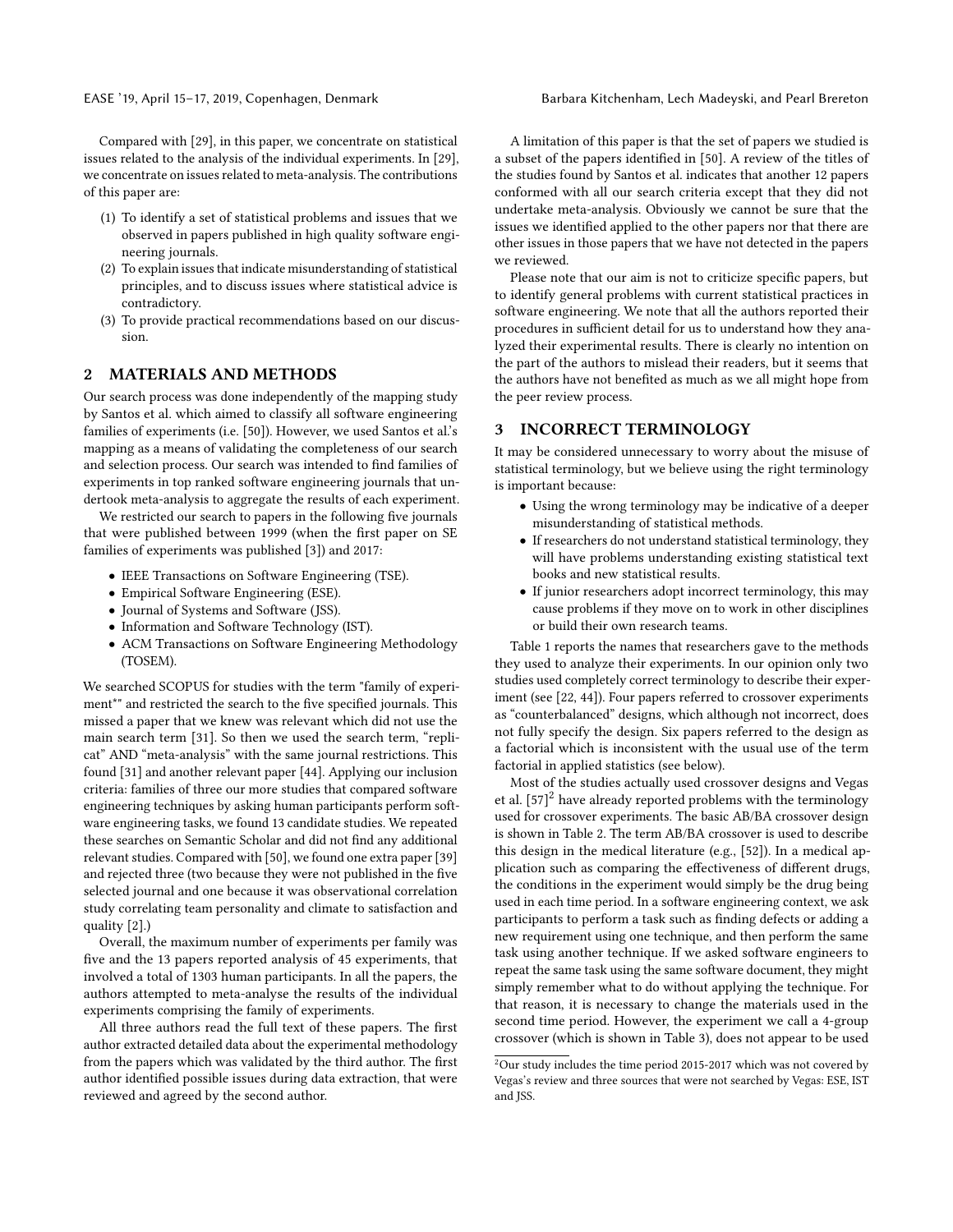#### <span id="page-2-0"></span>Table 1: Experimental Designs Reported and Actual

| Claimed Design                                 | <b>Actual Design</b>   |  |  |
|------------------------------------------------|------------------------|--|--|
| Counterbalanced design organizing partici-     | 4-Group crossover      |  |  |
| pants into 4-groups [1]                        |                        |  |  |
| Within-participants counter-balanced de-       | 4-Group crossover      |  |  |
| sign $[51]$                                    |                        |  |  |
| 2 by 2 Factorial with dependent variables [12] | AB/BA crossover        |  |  |
| A balanced within-subject design with a con-   | 4-Group crossover      |  |  |
| founding effect [20]                           |                        |  |  |
| A balanced factorial design with group-        | 4-Group crossover      |  |  |
| interaction as a confounding factor [21]       |                        |  |  |
| Counterbalanced design [24]                    | 4-Group crossover      |  |  |
| 2 by 2 factorial design with confounded inter- | AB/BA crossover        |  |  |
| action [55]                                    |                        |  |  |
| A balanced within-participants design with a   | 4-Group crossover      |  |  |
| confounding effect [23]                        |                        |  |  |
| Between-subjects balanced design [22]          | Between subjects de-   |  |  |
|                                                | sign                   |  |  |
| A balanced factorial design [13]               | 4-Group crossover      |  |  |
| 2 by 2 factorial design with confounded inter- | AB/BA crossover        |  |  |
| action [39]                                    |                        |  |  |
| 2 by 2 factorial Counterbalanced Repeated-     | AB/BA crossover        |  |  |
| Measures Design [31]                           |                        |  |  |
| Pre-test and post-test control group [44]      | Pre-test and post-test |  |  |
|                                                | control group          |  |  |

in other disciplines, so does not have a well-defined name in the statistical literature. Vegas et al. call this a "two-treatment factorial crossover design where the experimental object is a two-level blocking variable". We agree that the design is a two-treatment crossover with an additional blocking variable. However, we do not agree with referring to this sort of design as a "factorial" experiment.

#### Table 2: AB/BA Crossover Design

<span id="page-2-1"></span>

| Group | Period 1                   | Period 2                   |
|-------|----------------------------|----------------------------|
| А     | Technique 1<br>Materials 1 | Technique 2<br>Materials 2 |
| R     | Technique 2<br>Materials 1 | Technique 1<br>Materials 2 |

#### <span id="page-2-2"></span>Table 3: 4-Group Crossover Design

| Group | Period 1    | Period 2    |
|-------|-------------|-------------|
| A     | Technique 1 | Technique 2 |
|       | Materials 1 | Materials 2 |
| в     | Technique 2 | Technique 1 |
|       | Materials 1 | Materials 2 |
| C     | Technique 1 | Technique 2 |
|       | Materials 2 | Materials 1 |
| Ð     | Technique 2 | Technique 1 |
|       | Materials 2 | Materials 1 |

The term factorial experiment is used to describe a design where two or more treatment factors (usually those that can be applied at different levels such as the weight in tons of different fertilisers, e.g., phosphate and nitrate, applied to plots in an agricultural experiment) are investigated together (see for example, [\[5,](#page-7-4) [37,](#page-8-16) [53\]](#page-8-17)). In industrial experiments, this type of design is used with multiple levels of multiple factors to assess the combination of treatment levels that achieve maximum output [\[4\]](#page-7-5). Importantly, understanding the interaction between the treatments is the essential goal of the experiment.

Darcy et al. [\[14\]](#page-8-18) report an example of a software engineering study (which included replication) that was a factorial study. The main hypothesis concerned the impact of coupling and cohesion on maintenance. For this they asked participants to perform a maintenance task on objects with different levels of complexity and cohesion as shown in Table [4.](#page-2-3) Each of the four experimental conditions involve one of two levels of cohesion: low cohesion ("LCoh") and high cohesion ("HCoh"), and one of two levels of coupling: Low coupling ("LCou") and high coupling ("HCou"), and all four possible combinations are used. Although their experiment involves other conditions (and repeated measures), the basic treatment conditions comprise a factorial experiment. Furthermore the interaction between coupling and cohesion was an important element of the experiment.

#### <span id="page-2-3"></span>Table 4: Factorial Design for Investigation of Code Complexity

|          |                      | Coupling Level<br>High<br>Low |                          |  |
|----------|----------------------|-------------------------------|--------------------------|--|
| Cohesion | Level<br>Low<br>High | LCoh, LCou<br>HCoh, LCou      | LCoh, HCou<br>HCoh, HCou |  |

However, in our opinion, factors such as different software documents used to perform software development tasks in a software experiment are best considered as blocking factors not treatment factors, where blocking factors are defined as sources of variability that are not of primary interest to the experimenter (and are often referred to as nuisance factors). In general, interactions between nuisance blocking factors are usually not included in any analysis. The treatment factor in crossover designs comprises two levels i.e., technique 1 and technique 2 and the levels do not interact (i.e., each  $cell<sup>3</sup>$  $cell<sup>3</sup>$  $cell<sup>3</sup>$  in a crossover design uses only one technique).

A type of blocking factor that is not a nuisance factor is a blocking factor that partitions the participant population, for example, skill or experience levels in software engineering, and male or female in medical studies. In studies where skill or experience is an issue, it may be important to investigate whether the impact of a new technique is influenced by the experience of the participants. This type of factor can be incorporated into a crossover style design, but it would lead to additional sequence groups and might be better addressed as a between participants randomized block

<span id="page-2-4"></span><sup>&</sup>lt;sup>3</sup>A cell is a combination of experimental conditions from which a set of comparable observations are obtained.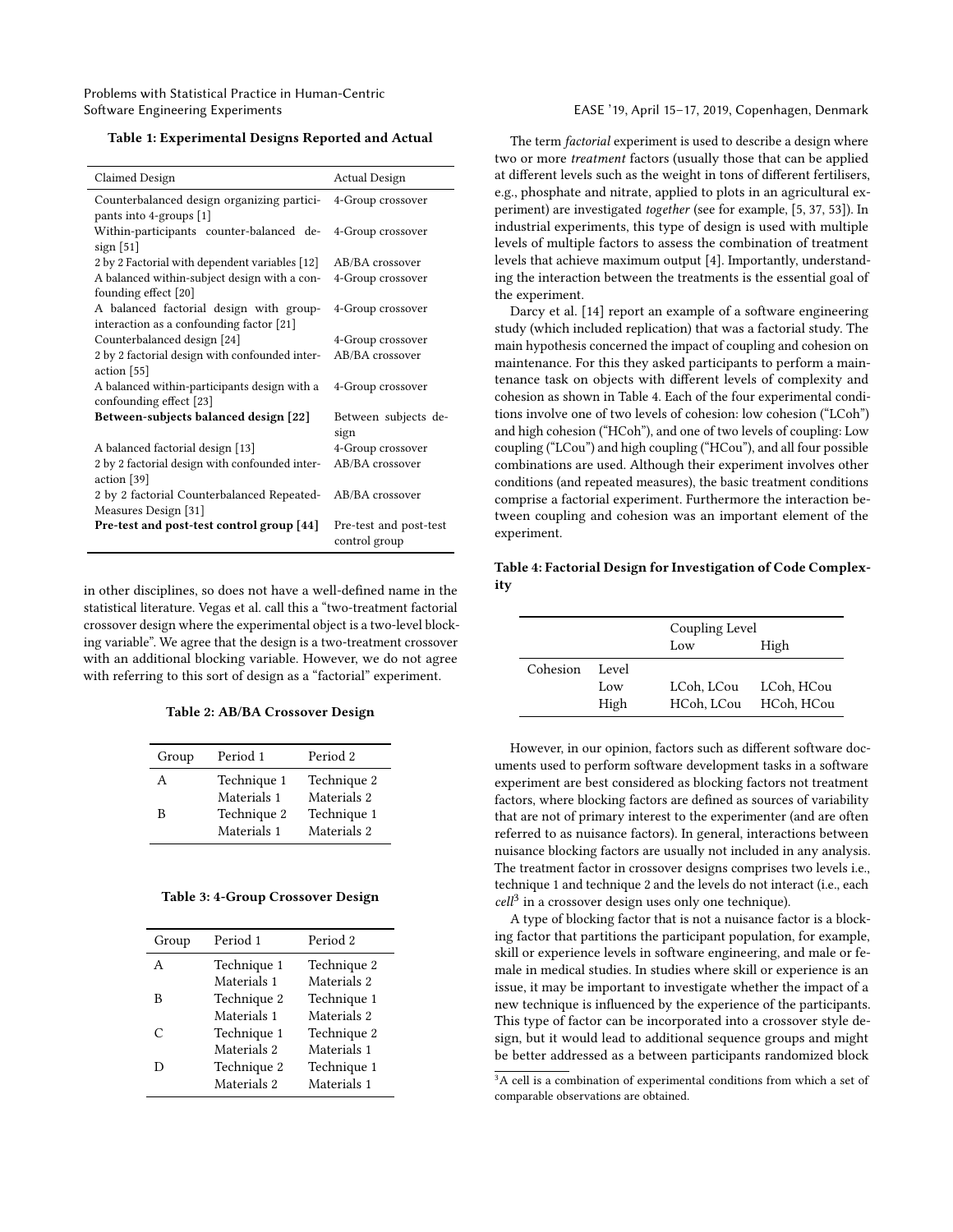experiment, if the factor of interest is categorical, or, as recommend by Maxwell [\[37\]](#page-8-16), if the factor of interest is better considered as a continuous variable, it can be measured for each participant and used as a covariate in an analysis of covariance (ANCOVA).

In general, experimental design terminology of experiments which do not have repeated measures is relatively straightforward. An experiment without blocks is called a randomized experiment, and experiment with blocking factors is called a randomized blocks experiment. Specific blocks may have more than two levels. Randomized blocks experiments can have more that one type of blocking factor and more than two treatments to compare. A Latin squares design has three or more treatments and three or more different types of block, both of which must have the same number of levels as the number of treatments. A Latin squares design ensures that each treatment is trialled under each combination of block levels. Graeco-Latin squares can be used if there are three types of blocking variable. However, we recommend keeping to comparisons of two treatments, with only the most important blocking factors included in the design.

# 4 INCORRECT ANALYSIS OF REPEATED MEASURES STUDIES

Vegas et al. [\[57\]](#page-8-6) reported that crossover designs were sometimes incorrectly analyzed. We observed the same problem. Out of 12 studies that used repeated measures designs, 8 studies did not use a statistical analysis method that catered for repeated measures. They used analysis methods suitable for testing independent groups. As discussed in [\[36\]](#page-8-19), the impact of this is that researchers:

- Over-estimated their degrees of freedom (basing them incorrectly on the number of observations rather than the number of participants). This would increase the risk of detecting false positives, by incorrectly reducing both the standard error of the mean difference and the critical value of the t-test. • Obtained an estimate of the variance based on the between-
- participants variation rather than the within-participants variation. The between-participants variance should be much larger than the within-participants variance if there is a correlation between the outcomes that participants obtained in the first time period and the outcomes they obtained in the second time period. Correlation between outcomes from the same participant is an indication that ability influences the experiment outcomes. Using the between-participant variance will increase the risk of failing to detect genuine effects.

Another impact is that researchers who did not understand how to correctly analyze their study also undertook additional tests to check factors that should have been addressed already by an appropriate analysis:

- 8 papers investigated order and time period effects and interactions for each of their experiments, although, in general, statisticians do not test for interactions among blocking factors.
- 4 papers investigated the impact of different participant ability in each of their experiments, although for appropriate

analysis of crossover designs, participants are their own controls removing the impact of ability differences.

• 6 papers that used the 4-group design investigated the difference between materials, although the experimental design was designed to balance such effects and a statistical analysis based on that design would have accounted for any difference between materials.

The main problem is that undertaking extra (and unnecessary) tests compromises the power of experiments and can increase the risk of obtaining spurious positive results. This is discussed further in Section [7.](#page-6-1)

### 5 POST-HOC POWER ANALYSIS

Five studies performed post-hoc power analysis, although power analysis should be used during experimental design (i.e., when pre-planning the sample size), not after the experiment has been completed and analyzed (as indeed was mentioned in one of the papers).

Power is the probability of rejecting the null hypothesis when it is false. As explained by Dybå et al. [\[16\]](#page-8-20), it is determined by three factors:

- The required significance level  $\alpha$  and its directionality, where the smaller the value of  $\alpha$ , the lower the power. In addition, a non-directional two tailed test will have lower power than a directional one-tailed test at the same  $\alpha$ .
- The effect size. The larger the effect size, the higher the power.
- The sample size. The larger the sample size the higher the power.

When planning an experiment, researchers need to determine the sample size needed to ensure an adequate power level, where <sup>0</sup>.<sup>8</sup> is often considered to be an appropriate level. However, during planning, the effect size is unknown, which has led to researchers mistakenly reporting the power of their experiment from the observed effect size. This is an error because:

- (1) Once the experiment has been performed, a post-hoc analysis of power only confirms that if we find a statistically significant effect size, the calculated power is large and if we find a non-significant effect the calculated power is small. Thus, the power analysis has told us nothing of interest about our experiment.
- (2) In the event that there is no significant effect, we might wrongly assume this is due to the low power of the experiment, even if the sample size is large. In fact, a non-significant effect size with a large power is strong evidence in favour of the null hypothesis.
- (3) In the event that there is a statistically significant effect and a small sample size, post-hoc analysis will indicate a high power value, but it is far more likely that the experiment has overestimated the true effect size. Furthermore, subsequent replications using the same sample size on the assumption that it is sufficiently powerful, will then be under-powered leading to further misleading results [\[25\]](#page-8-21).

See Button et al. [\[9\]](#page-8-22) for a more detailed explanation of the problems of low power.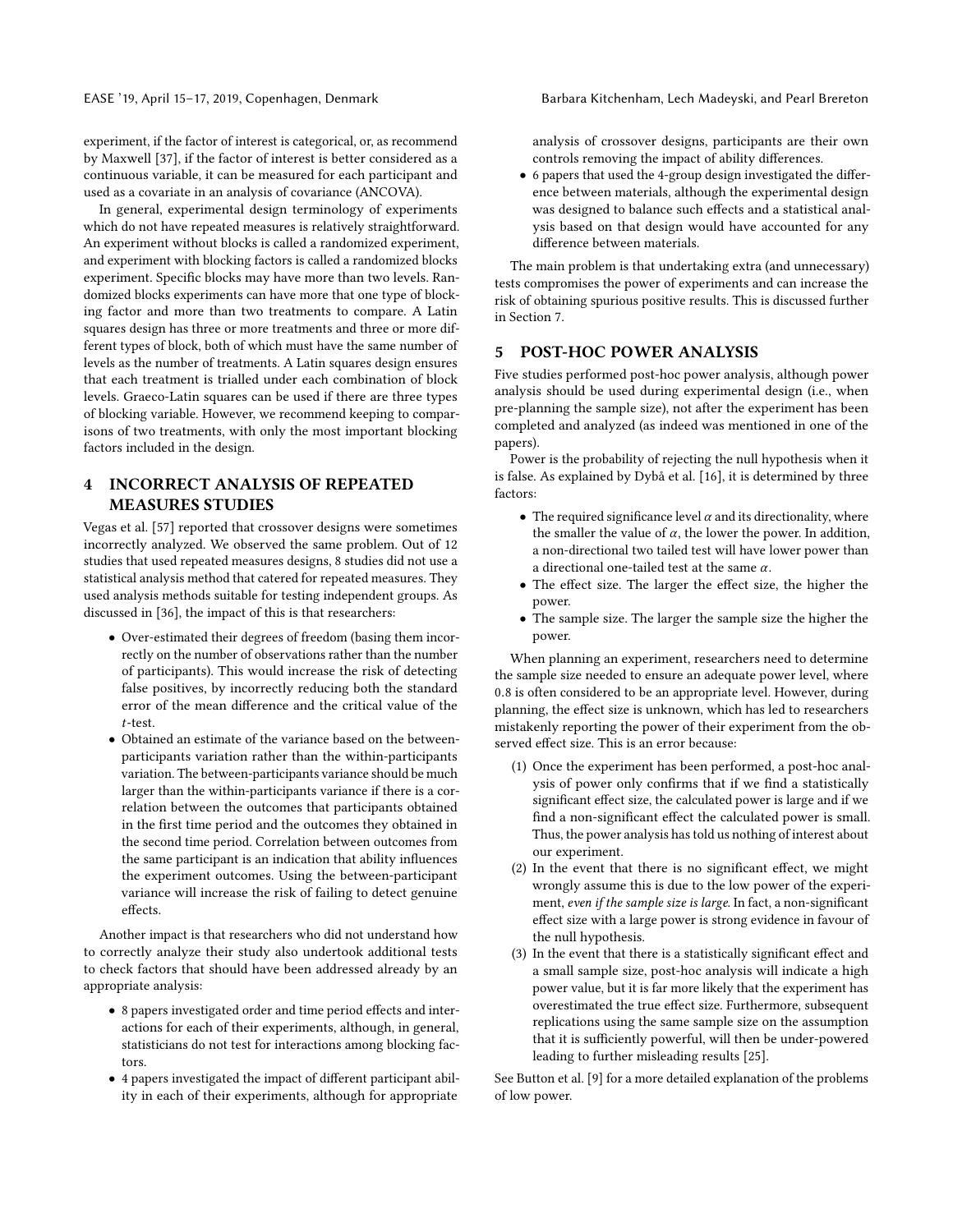As pointed out by Jørgensen et al. [\[26\]](#page-8-23), what we need to do is decide in advance what standardized effect size we think is important, in terms of Cohen's large, medium and small criteria (see [\[11\]](#page-8-24)), and use a power analysis to determine what sample size is necessary to achieve a power level of <sup>0</sup>.<sup>8</sup> (i.e., 80% chance of detecting an effect if one genuinely exists). Then, given sufficient power a priori to detect, for example, a medium effect size, a non-significant effect is much more likely to indicate a negligible effect size, and a significant effect more likely to provide an unbiased estimate of the true effect size. Only in the case of a relatively large but not statistically significant effect size, should a post-hoc power analysis be used to indicate the sample sizes needed in subsequent experiments.

It should also be noted that the significance tests for repeated measures experiments should be based on the within-participant variance, which itself depends on the correlation between the repeated measures, such as crossover designs. The guidelines reported by Cohen do not cover these types of experiment, and researchers need to ensure that any power analysis tools they use can handle such studies.

#### 6 PRE-TESTING FOR NORMALITY AND VARIANCE HETEROGENEITY

Six studies pretested their data for normality before deciding whether to use non-parametric or parametric analyses. Two other studies performed non-parametric and parametric tests and reported the parametric test results, since both tests gave similar results. In addition five studies (including four of the studies that tested their data for normality) reported that they tested for variance stability.

The issue of pre-testing for normality and heterogeneity is complex and there is considerable disagreement in the literature. The theoretical problem with pre-testing is that as with any statistical process that uses multiple testing the Type 1 and Type 2 errors of the analysis may be affected by the multiple tests.

As reported by Rochon et al. [\[48\]](#page-8-25), historically, most medical researchers used t-tests for statistical testing. However, during the 1980s and 1990s, there was concern about the number of statistical errors in the medical literature, with violation of assumptions being one of the most common problems. As a result, guidelines for publication in medical journals emphasized the importance of distributional assumptions. To address this issue, researchers started to adopt the process of pre-testing for normality and variance heterogeneity. However, Rochon et al. also point out that other researchers questioned the validity of pre-testing, for a number of theoretical reasons:

- (1) Failure to reject the assumption of normality, or the assumption of equal variances does not mean that the assumption is true. This is a particular problem for software engineering experiments since tests of normality have low power to detect significant deviations from normality when sample sizes are small.
- (2) Some preliminary tests come with their own assumptions, which may need testing.
- (3) Preliminary tests are usually applied to the data to be analysed, which can result in uncontrolled Type 1 and Type 2 error rates.

Arguments for and against pre-testing, have given rise to many simulation studies intended to investigate the practical implications of pretesting. We present the results from three such studies to illustrate the variety of current opinions<sup>[4](#page-4-0)</sup>.

Rasch et al. [\[45\]](#page-8-26) performed simulation studies based on two independent groups design using 5 combinations of equal and unequal group sizes  $(n_1 = n_2 = 10, n_1 = n_2 = 30, n_1 = 10$  and  $n_2 = 30$ ,  $n_1$  = 30 and  $n_2$  = 10,  $n_1$  = 30 and  $n_2$  = 100) with both equal and unequal variances. They simulated data from five distributions, one of them was the standard normal distribution, while the others were selected from different combinations of skewness and kurtosis. They tested for normality first using the Kolmogoroff-Smirnov test, and then for heterogeneity using the Levene test [\[33\]](#page-8-27). If the data rejected normality, they used the Wilcoxon-Mann-Whitney (WMW) U -test. If the data passed the test for normality, but failed the test for heterogeneity, they used Welch's test ([\[58\]](#page-8-28)), otherwise they used <sup>a</sup> t-test. They simulated 100,000 data sets for each combination of distribution, size, variance and effect size

They showed that such pre-testing leads to unknown final Type 1- and Type-2 risks if the respective statistical tests are performed using the same set of observations. They concluded that:

- It is preferable to apply no pretests, and to use the Welch-test as a standard.
- The WMW <sup>U</sup> test could not be recommended for most cases.

Rochon et al. [\[48\]](#page-8-25) simulated an independent groups experiment, using equal sample sizes, three different underlying distributions and two different pretest strategies. Strategy 1 involved testing data from each of the groups for normality using the Shapiro-Wilk test and then using a t-test if both tests suggested the data as normal, and the WMW U test if either test indicated non-normality. Strategy 2 involved calculating the residual from the mean in each group and then pooling the data to test it for normality. They did not test for unequal variances nor did they consider unequal variances in their simulations. They considered only equal sample sizes of 10, 20 30, 40, and 50 per group and three underlying distributions: the normal, uniform and exponential distributions. They used the Shapiro-Wilk test to check for normality. They simulated 100,000 data sets for each combination of sample size, distribution and effect size.

They reported "dramatic effects of preliminary testing for normality on the conditional Type 1 error rate of the main test" which although similar for the two strategies were more pronounced for Strategy 2. However, the effect of the unconditional decision strategy was very small for both Type 1 and Type 2 errors. The definition of a conditional probability of a Type 1 error using a  $t$ -test, in the context of pre-testing for normality, is the probability that a data set that has passed a test for normality subsequently reports a significant effect from a t-test when none exits. Basically it is the probability of a t-test reporting a false positive after the data set has passed a test for normality. A similar definition applies to the conditional probability of a Type 1 error using a non-parametric test. The unconditional probability of a Type 1 error using a pre-testing process is the probability of Type 1 error using the statistical test decided by the pre-test results.

<span id="page-4-0"></span><sup>&</sup>lt;sup>4</sup> All the tests for normality discussed in this section are described in [\[46\]](#page-8-29).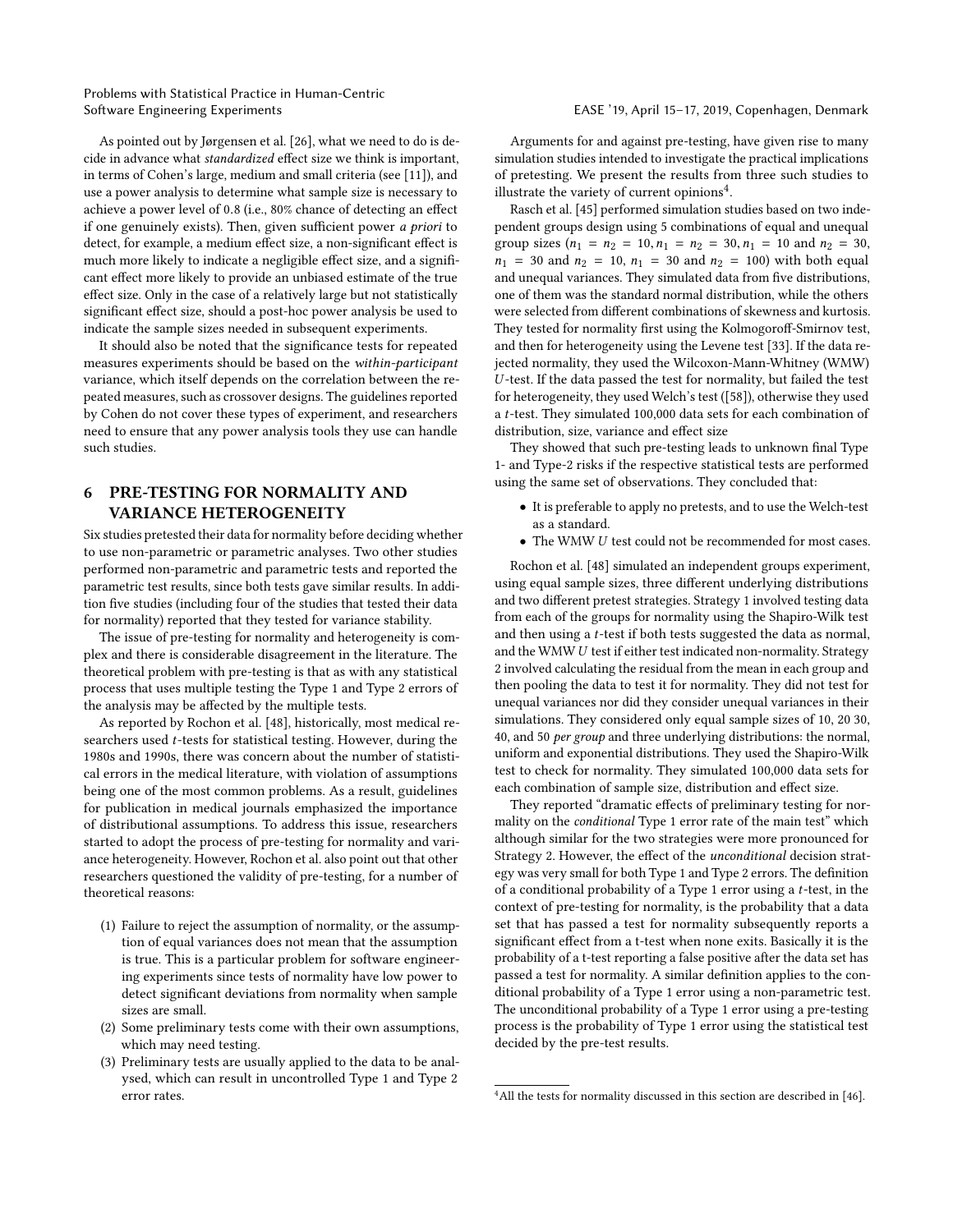Operationally, the process used to estimate the conditional probability of Type 1 error for a <sup>t</sup>-test, is obtain N samples of an independent groups experiment with the mean difference of zero that pass the test for normality (irrespective of the true underlying distribution). This means N is set in advance (to say 100000) and sampling continues until N data set samples pass the test for normality, then each of the N samples is tested using a t-test and the number of false positives at a pre-decided alpha level are counted, then:

$$
P_{Cond}(Type1Error) = \frac{NumFalsePositives}{N}
$$
 (1)

N A similar process is used to calculate the probability of a Type 1 error given the use of a non-parametric test.

In contrast, to estimate the unconditional probability of a Type 1 error given a pre-test for normality, N samples (with mean difference=0) are obtained and each is tested for normality. Samples that pass are subjected to a t-test, samples that do not are subjected to a non-parametric test, then:

$$
P_{Uncond}(Type1Error) = \frac{NtFalsePositives + NnpFalsePositives}{N}
$$
(2)

where  $N t_{False Positives}$  is the number of false positives obtained from *t*-tests and  $Nnp_{False Positives}$  is the number of false positives obtained from the non-parametric tests.

They concluded that:

- Although theoretically incorrect, pre-testing did not cause much harm.
- At worst it was unnecessary for large samples, e.g., samples with more that 40 observations in each group, since the t−test was sufficiently robust.
- In the case of small samples, the Shapiro-Wilk test is insufficiently powerful to detect deviations from normality, so non-parametric methods should be preferred.

Lantz et al. [\[32\]](#page-8-30) used simulation to investigate pre-testing of three independent groups design. They used equal sample sizes in each group with three sizes: n=15, n=30 and n=60 per group. They assessed each group for normality using the Shapiro-Wilk test, and if any one of the groups failed the normality test, they used the Kruskal-Wallis test, otherwise they used a one-way ANOVA. They did not test for heterogeneity, neither did they simulate unequal variances. They simulated data from 4 distributions: normal, exponential, Laplace and uniform. They simulated data for five different standardized mean difference effect sizes: 0, 0.10, 0.25, 0.40, 0.65. They also considered four different significance levels for the Shapiro-Wilk test. They simulated 100000 data sets for each set of conditions. They mentioned that Rochon et al. found differences between the conditional error rates and the unconditional errors rates, and used the unconditional error rates to assess the overall two-stage process.

They reported that the two stage process seemed to be a better choice for testing the difference between means of three groups:

- Simply using either ANOVA or the Kruskal-Wallis test as a one stage process did not perform noticeably better than the two stage procedure.
- For strong non-normality the two stage process was much better than simply using ANOVA.

Thus, three fairly recent simulation studies managed to come to rather conflicting results. The studies all used different simulation methods. For example only one considered unequal variances as well as normality, and while two studies used the Shapiro-Wilk test for normality, the other used the Kolmogoroff-Smirnov test. They used different distributions to simulate non-normal data. The only commonality between the studies is that they all used 100,000 simulations for each condition they investigated.

In terms of their relevance to SE experiments, the experimental conditions investigated were simple compared with crossover designs and did not include any repeated measures studies. The researchers also used sample sizes rather larger than we usually use in SE research. In the 13 papers we studied, there were 45 different experiments with the average number of participants per experimental group being 10.7 and the median being 6.4. For the seven papers that used the 4-group crossover design, there were 25 separate experiments with a mean group size of 6.1 and a median of 6.

With respect to tests for non-normality, many researchers have reported that the Shapiro-Wilk test has more power to detect departures from normality than the Kolmogoroff-Smirnov test, thus the former is more reliable than the latter [\[34,](#page-8-31) [38,](#page-8-32) [46,](#page-8-29) [56\]](#page-8-33). As a result, it is possible to have a situation when the Shapiro-Wilk test is significant but the Kolmogoroff-Smirnov test is not [\[34\]](#page-8-31). Furthermore, the larger the samples, the easier it is to obtain significant results from even small departures from normality. Hence, a significant test result in such a situation should be interpreted with an understanding of this effect. However, in spite of many studies favouring the Shapiro-Wilk test, recently, several other studies have suggested that the Anderson-Darling test is to be preferred [\[27,](#page-8-34) [28,](#page-8-35) [43\]](#page-8-36).

Finally, the three simulation studies, [\[32,](#page-8-30) [45,](#page-8-26) [48\]](#page-8-25), did not explicitly consider the impact of outliers, although a recent paper by Derrick et al. [\[15\]](#page-8-37) identified problems for paired studies with extreme observations. They demonstrated that for small sample sizes a single extreme outlier could reduce the power of the standard t test, even if the outlier is in the same direction as the effect size of the other observations. This occurs because the estimated variance can be inflated enough to undermine the ability of the  $t$  test to detect a genuine effect. After a simulation study, they reported that Yuen's paired samples t-test (i.e., a test performed on trimmed data) and the Wilcoxon signed rank sum test both exhibited robust behaviour in the presence of a single outlying observation.

Rietveld and van Hout's tutorial [\[47\]](#page-8-38) provides a good discussion of the problems associated with testing assumptions, and the advantages and disadvantages of various analysis methods in the presence of non-normality. They conclude that we should:

- Report more information about our data (means, medians, variance, skewness, tailedness (i.e., kurtosis), outliers etc.).
- Not routinely use conventional non-parametric tests like the WMW test in case one or more of the assumptions of  $t$  tests are not met.
- Consider using less conventional, but robust statistics which have been developed and tested in the last decades, for example, the probability of superiority [\[6\]](#page-7-6) or Cliff's d [\[10\]](#page-8-39)..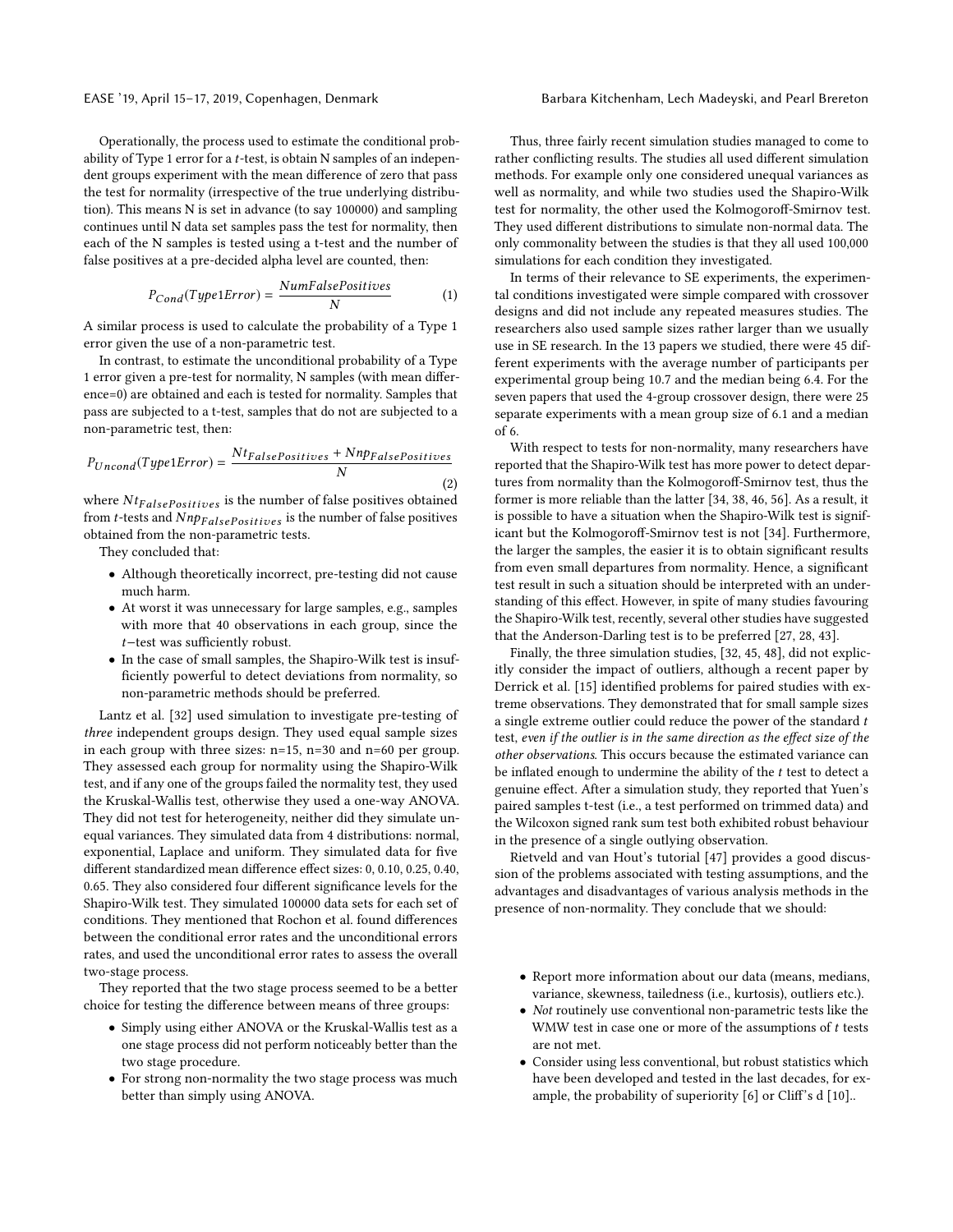We agree with these recommendations and, additionally, are strong advocates of reproducible research [\[35\]](#page-8-40) and robust statistical methods [\[30\]](#page-8-41) in empirical software engineering research. If we reported more detailed information about human-centric experiments in software engineering research, we would be in a better position to choose appropriate analysis methods.<sup>[5](#page-6-2)</sup>

Also, there is considerable evidence suggesting conventional analysis of ranked data such as the WMW test and the Kruskall-Wallis test, are not robust, see for example [\[17–](#page-8-42)[19,](#page-8-43) [60\]](#page-9-1). So, if we have small non-normal data sets we need to use robust tests such as those developed by Brunner and his colleagues (see [\[7\]](#page-7-7) or [\[8\]](#page-7-8)) or Cliff [\[10\]](#page-8-39).

#### <span id="page-6-1"></span>7 TESTING MULTIPLE HYPOTHESES

All but two of the 13 papers we studied included multiple main hypotheses. The largest number of main hypotheses tested was 6 (which happened twice). The multiple tests occurred when researchers investigated several different outcome measures. However, most studies performed other ancillary tests, such as testing for normality and variance equality and testing for factors such as participant skill, the impact of blocking factors such as time period and materials and interactions between such factors.

The problem with multiple tests on the same data set is that multiple testing increases the risk of detecting spurious significant results. However, as Nakagawa points out [\[41\]](#page-8-44), using adjustments such as the Bonferroni adjustment or its less stringent sequential variants decrease the power of experiments and increase the risk of missing significant results. The problem with multiple comparisons, the Bonferroni correction and interesting alternatives to the Bonferroni correction are further discussed by Madeyski [\[34\]](#page-8-31) and Maxwell [\[37\]](#page-8-16).

There are several valid methods to address this issue in general:

- We can state in advance our main hypothesis and report all other tests as exploratory. However, for auditability, this depends on publishing our detailed analysis plan before performing our experiments.
- As proposed by Nakagawa, we should report effect sizes and their confidence intervals, rather than just the results of significance tests.
- We can apply less stringent adjustment methods to maintain an experiment-wide control of Type 1 errors, such as the method proposed by Rom [\[49\]](#page-8-45). Rom's method was judged the best of five methods (in terms of power) in a comparative study [\[42\]](#page-8-46).
- Nakagawa also mentions the possibility of controlling the false discovery (FDR), which is intended to balance the probability of a Type 1 error, while maintaining a reasonable power level (see  $[37, 54]$  $[37, 54]$ )<sup>[6](#page-6-3)</sup>.

What we should never do is to report only statistically significant results. It is encouraging to note that there is no evidence that any of the authors of the 13 papers we reviewed failed to report any results. Authors reported non-significant results as well as significant results. In terms, of individual hypothesis tests, we identified 130 hypothesis tests across all the primary studies of which 80 (i.e., 61%) were reported to be non-significant.

However, we, as researchers, need to take pains to minimize the number of tests we perform on individual data sets. We should always analyze our data in a manner that is appropriate given the basic experimental design, to avoid performing unnecessary tests of factors that are addressed by, or balanced by, the design. We should also try to avoid the use of multiple outcome measures. For example:

- (1) If we have been collecting data about different aspects of a characteristic, such as measuring understandability and modifiability as aspects of maintainability, it may be preferable to analyze the average of the two outcomes. This is particularly important if the aspects are likely to be correlated where it may be misleading to analyze the results separately. For example, in the case of understandability, there is a strong a priori probability that a participant's score for an understandability task would be correlated to their score for a modifiability test. So obtaining positive results for tests for understandability and modifiablity does not give additional support for a new technique compared with a single test of the average outcome.
- (2) If we have been collecting data about effectiveness and efficiency, we would suggest nominating effectiveness as the main outcome criteria. There are several reasons. Firstly, if a technique is new to the participants, we would not expect them to use it as efficiently (i.e., quickly) as possible, the first few times they use it. Secondly, if efficiency is measured as the number of correct answers or correctly performed tasks per unit time, it does not properly penalize incorrect answers. The impact of an mistake in an experiment is not the same as the impact of a mistake while maintaining a real software product, where, if software tasks are incorrectly performed, there can be substantial rework costs. So the ratio of correct answers to total time could be very misleading, since it would not distinguish between a participant who only attempted to answer eight of ten questions in the allotted time period and got all of them correct, from a participant who answered ten questions in the allotted time period but only got eight correct.<sup>[7](#page-6-4)</sup>

### <span id="page-6-0"></span>8 DISCUSSION

Based on a study of 13 papers published in high quality journals, which reported using families of experiments, we found a number of issues related to statistical analysis of human-centric SE experiments. Some of the issues related to misunderstanding statistical methods (i.e., wrong terminology, failure to consider the impact of

<span id="page-6-2"></span><sup>&</sup>lt;sup>5</sup>If researchers report more information about the properties of their data sets, they must make it clear whether they are reporting statistics obtained from raw data or from residuals.

<span id="page-6-3"></span><sup>6</sup>Maxwell provides a very detailed discussion of the concepts underlying FDR and identifies that a number of researchers believe it to be a useful concept. However, he does not include FDR in the flow chat he presents to indicate the most appropriate methods of adjusting for multiple tests under different circumstances.

<span id="page-6-4"></span> $7$  This argument could also be applied to effectiveness, where it might be preferable to measure effectiveness in terms of correct answers minus incorrect answers.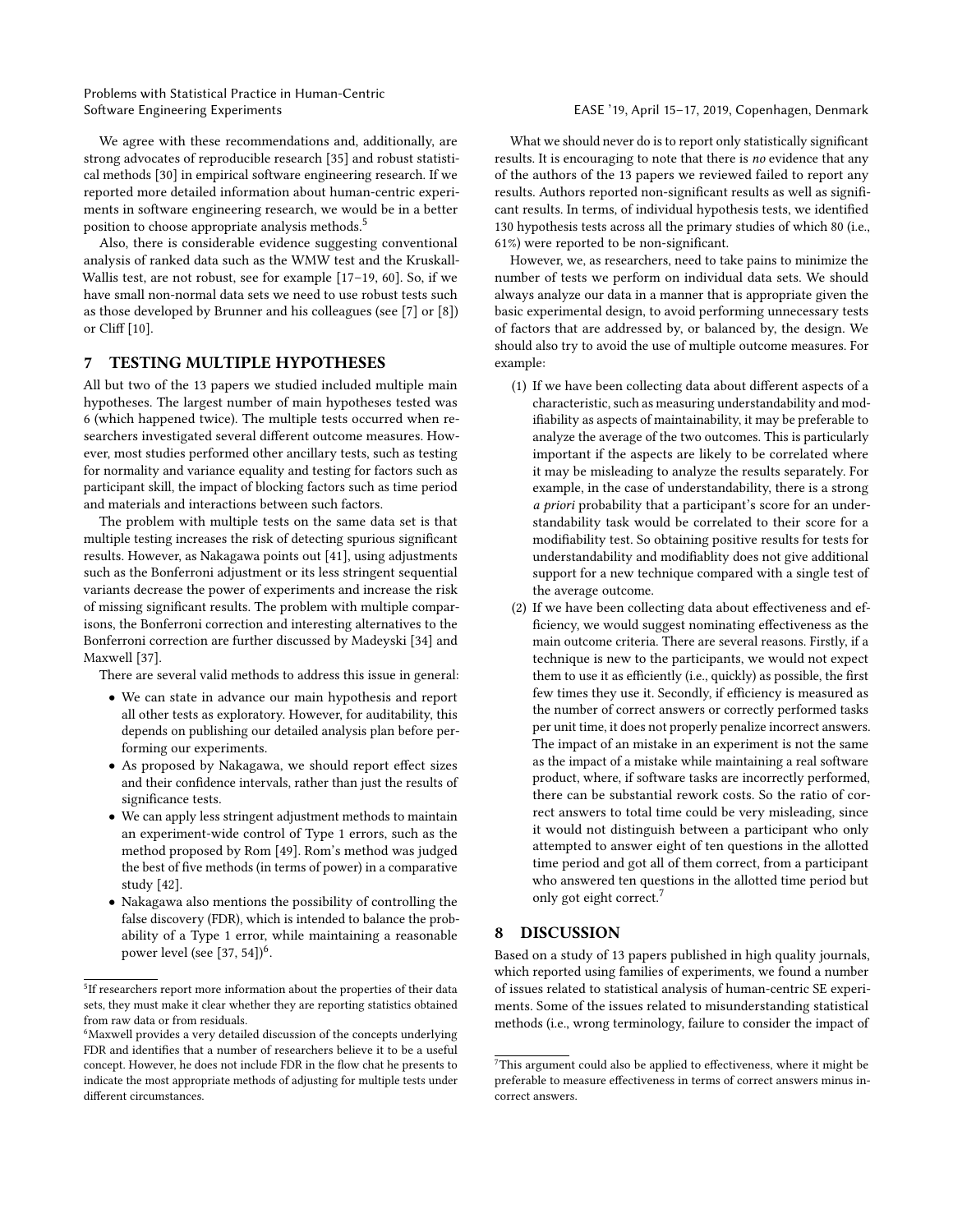EASE '19, April 15–17, 2019, Copenhagen, Denmark Barbara Kitchenham, Lech Madeyski, and Pearl Brereton

repeated measures during analysis, performing unnecessary statistical tests, and post-hoc power analysis), others related to issues where there is disagreement among statisticians as to what constitutes best practice (i.e., pre-testing normality assumptions and performing multiple tests on the same data set). In the case of incorrect analysis we have proposed more valid methods, in the case of statistical controversies, we have discussed the issues and provided some advice.

We believe one of the underlying problems is the adoption of complicated statistical designs, without fully appreciating that complicated designs will imply complicated analysis methods. In particular, in the case of the 4-group crossover design, the number of participants per group is likely to be small, which leads to low powered experiments. In the case of families of experiments, the intention is to use the replications to counter the small sample sizes in individual experiments, but the small sample size per group means that the results from each experiment may be unreliable and aggregation of individual experimental results may likewise be unreliable.

We would also draw attention to one experimental design that addresses the issues that crossover designs are intended to address with fewer analysis complications. This is the pretest-posttest design with a control group which was used by one paper we studied (i.e., [\[44\]](#page-8-3)). This design is shown in Table [5.](#page-7-9) Like a crossover, it is a repeated measures design intended to cater for skill differences, however, there is no crossover. All participants use the same technique in the first time period using the same materials. In the second time period all participants use the second set of materials. However, half the participants use the control technique, while the other half use the alternative technique (after appropriate training).

|  |  |  |  |  |  | Table 5: PreTest-PostTest Design |  |
|--|--|--|--|--|--|----------------------------------|--|
|--|--|--|--|--|--|----------------------------------|--|

<span id="page-7-9"></span>

| Group | Period 1    | Period 2    |  |
|-------|-------------|-------------|--|
|       | Control     | Control     |  |
|       | Technique   | Technique   |  |
|       | Materials 1 | Materials 2 |  |
| В     | Control     | Alternative |  |
|       | Technique   | Technique   |  |
|       | Materials 1 | Materials 2 |  |

Skill differences are catered for, either by using a covariance analysis, or by analysing the difference data (i.e., the outcome for each participant in time period 2 minus the outcome for the same participant in time period 1) as an independent groups design. Furthermore if we have two new techniques, in the second period Group A can use alternative technique 1 and Group B can use the alternative technique 2. This design increases the number of participants within each group compared with a 4-group crossover, and does not introduce a possible time period by method interaction like all crossover designs [\[44\]](#page-8-3). This design is also particularly wellsuited to covariance analysis.

# <span id="page-7-0"></span>9 RECOMMENDATIONS

Overall we recommend the following guidelines for human-centric SE experiments:

- Use, whenever possible, simple experimental designs which are easier to understand and may also encourage larger group sizes. Such designs are also easier for the reader to understand.
- Avoid unnecessary tests and post-hoc power analysis.
- With multiple outcome measures, if the different outcomes measure different aspects of a specific characteristic using the same unit of measurement (e.g. percentage of correct answers), use the average value. Give preference to measuring effectiveness over efficiency in formal experiments (assuming efficiency can be measured on a long ordinal scale, rather than a binary scale of correct or not correct).
- When dealing with software engineering tasks, where the skills of individual participants will significantly affect experimental outcomes, consider the pretest-posttest control design. Information concerning effect sizes and their variances for this design can be found in [\[40\]](#page-8-48).
- If the number of participants per group is small (perhaps less than 15), and there is no *a priori* reason to assume normality, use robust non-parametric methods (e.g., [\[7,](#page-7-7) [8,](#page-7-8) [10\]](#page-8-39)) without pre-testing [\[30\]](#page-8-41).
- For moderate to large samples, use the Yuen-Welch method [\[59\]](#page-9-2), which is based on trimmed data and assumes unequal variances, without pre-testing.
- Report more statistics about data sets at an appropriate level of granularity, usually based on raw data for each group, and, in the case of crossover designs, based on difference data for each sequence group. Include means, medians, variances, kurtosis and skewness statistics, number of outliers, and correlations between repeated measures.

## ACKNOWLEDGMENTS

Lech Madeyski was partially supported by the Polish Ministry of Science and Higher Education under Wroclaw University of Science and Technology Grant 0401/0201/18.

#### REFERENCES

- <span id="page-7-3"></span>[1] S. Abrahão, C. Gravino, E. Insfran Pelozo, G Scanniello, and G. Tortora. 2013. Assessing the Effectiveness of Sequence Diagrams in the Comprehension of Functional Requirements: Results from a Family of Five Experiments. IEEE Transactions on Software Engineering 39, 3 (2013), 327–342.
- <span id="page-7-2"></span>[2] Silvia T. Acuña, Marta N. Gómez, Jo E. Hannay, Natalia Juristo, and Dietmar Pfahl. 2015. Are team personality and climate related to satisfaction and software quality? Aggregating results from a twice replicated experiment. Information and Software Technology 57, 1 (2015), 141–156.
- <span id="page-7-1"></span>[3] V.R. Basili, F.Shull, and E. Lanubile. 1999. Building knowledge through families of experiments. IEEE Transactions on Software Engineering 25, 4 (1999), 456–473.
- <span id="page-7-5"></span>[4] G.E.P. Box and K.B. Wilson. 1951. On the Experimental Attainment of Optimum Conditions (with discussion). Journal of the Royal Statistical Society Series B 13, 1 (1951), 1–45.
- <span id="page-7-4"></span>[5] George E.P. Box, J. Stuart Hunter, and William G. Hunter. 2005. Statistics for Experimenters Design, Innovation and Discovery (second edition ed.). Wiley-InterScience, Hoboken, NJ, USA.
- <span id="page-7-6"></span>[6] Edgar Brunner and Ullrich Munzel. 2000. The Nonparametric Behrens-Fisher Problem: Asymptotic Theory and a Small-Sample Approximation. Biometrical Journal 42, 1 (2000), 17–25. [https://doi.org/10.1002/\(SICI\)1521-4036\(200001\)42:](https://doi.org/10.1002/(SICI)1521-4036(200001)42:1<17::AID-BIMJ17>3.0.CO;2-U) [1<17::AID-BIMJ17>3.0.CO;2-U](https://doi.org/10.1002/(SICI)1521-4036(200001)42:1<17::AID-BIMJ17>3.0.CO;2-U)
- <span id="page-7-7"></span>[7] Edgar Brunner and Ullrich Munzel. 2000. The multivariate nonparametric Behrens–Fisher problem: Asymptotic theory and and small sample approximation. Biometrical Journal 42 (2000), 17 – 25. [https://doi.org/10.1016/S0378-3758\(02\)](https://doi.org/10.1016/S0378-3758(02)00269-0) [00269-0](https://doi.org/10.1016/S0378-3758(02)00269-0)
- <span id="page-7-8"></span>[8] Edgar Brunner, Ullrich Munzel, and Madan L. Puri. 2002. The multivariate nonparametric Behrens–Fisher problem. Journal of Statistical Planning and Inference 108, 1–2 (2002), 37 – 53. [https://doi.org/10.1016/S0378-3758\(02\)00269-0](https://doi.org/10.1016/S0378-3758(02)00269-0)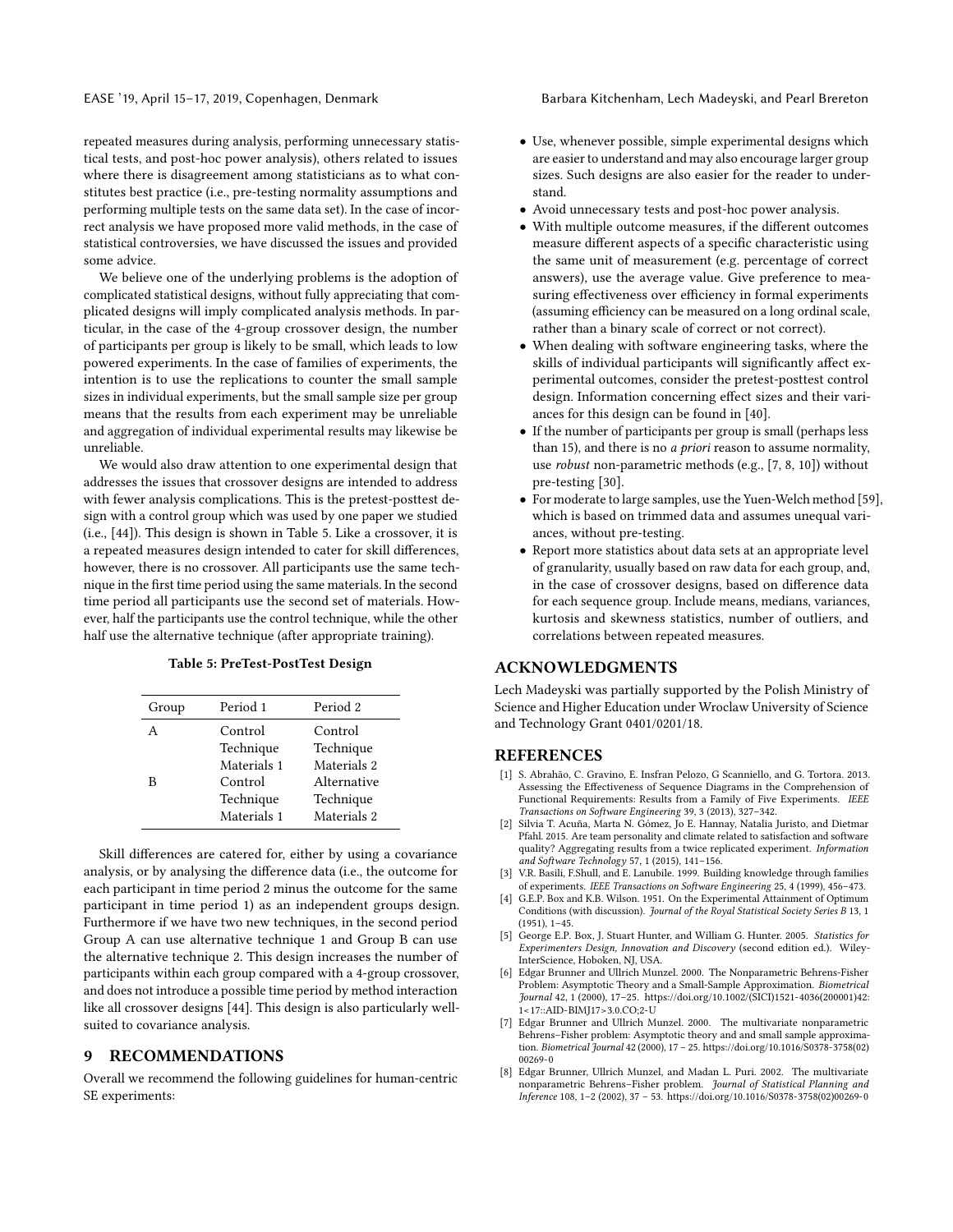- <span id="page-8-22"></span>[9] Katherine S. Button, John P. A. Ioannidis, Claire Mokrysz, Brian A. Nosek, Jonathan Flint, Emma S. J. Robinson, and Marcus R. Munafo. 2013. Power failure: why small sample size undermines the reliability of neuroscience. Nature Reviews Neuroscience 14 (2013), 365–376.
- <span id="page-8-39"></span>[10] Norman Cliff. 1993. Dominance statistics: Ordinal analyses to answer ordinal questions. Psychological Bulletin 114 (1993), 494—509.
- <span id="page-8-24"></span><span id="page-8-9"></span>[11] Jacob Cohen. 1992. A power primer. Psychological Bulletin 112, 1 (1992), 155–159. [12] J.A. Cruz-Lemus, M. Genero, M.E. Manso, S. Morasca, and M. Piattini. 2009.
- Assessing the understandability of UML statechart diagrams with composite states—A family of empirical studies. Empirical Software Engineering 14, 6 (2009), 685–719.<https://doi.org/10.1007/s10664-009-9106-z> cited By 35.
- <span id="page-8-15"></span>[13] José A. Cruz-Lemus, Marcela Genero, Danilo Caivano, Silvia Abrahão, Emilio Insfrán, and José A. Carsí. 2011. Assessing the influence of stereotypes on the comprehension of UML sequence diagrams: A family of experiments. Information and Software Technology 53, 12 (2011), 1391–1403.
- <span id="page-8-18"></span>[14] David P. Darcy, Chris F. Kemerer, Sandra A. Slaughter, and James E. Tomayko. 2005. The Structural Complexity of Software: An Experimental Test. IEEE Transactions on Software Engineering 31, 11 (Nov. 2005), 982–995. [https://doi.org/](https://doi.org/10.1109/TSE.2005.130) [10.1109/TSE.2005.130](https://doi.org/10.1109/TSE.2005.130)
- <span id="page-8-37"></span>[15] Ben Derrick, A. Broad, D. Toher, and P. White. 2017. The impact of an extreme observation in a paired samples design. Metodoloki Zvezki - Advances in Methodology and Statistics 14, 2 (2017), 1–17.
- <span id="page-8-20"></span>[16] Tore Dybå, Vigdis By Kampenes, and Dag I. K. Sjøberg. 2006. A systematic review of statistical power in software engineering experiments. Information and Software Technology 48, 8 (2006), 745–755.
- <span id="page-8-42"></span>[17] Morten W. Fagerland. 2012. t-tests, non-parametric tests, and large studies—a paradox of statistical practice? BMC Medical Research Methodology 12, 1 (2012),  $1 - 7$
- [18] Morten W. Fagerland and Leiv Sandvik. 2009. Performance of five two-sample location tests for skewed distributions with unequal variances. Contemporary Clinical Trials 30 (2009), 490–496.
- <span id="page-8-43"></span>[19] Morten W. Fagerland and Leiv Sandvik. 2009. The Wilcoxon–Mann–Whitney test under scrutiny. Statistics in Medicine 28, 10 (2009), 1487–1497.
- <span id="page-8-10"></span>[20] A. Fernandez, S. Abrahão, and E. Insfran. 2013. Empirical validation of a usability inspection method for model-driven Web development. Journal of Systems and Software 86, 1 (2013), 161–186.<https://doi.org/10.1016/j.jss.2012.07.043>
- <span id="page-8-11"></span>[21] Ana M. Fernández-Sáez, Marcela Genero, Danilo Caivano, and Michel R. V. Chaudron. 2016. Does the level of detail of UML diagrams affect the maintainability of source code?: A family of experiments. Empirical Software Engineering 21, 1 (2016), 212–259.
- <span id="page-8-5"></span>[22] Ana M. Fernández-Sáez, Marcela Genero, Michel R. V. Chaudronand, Danilo Caivano, and Isabel Ramos. 2015. Are Forward Design or Reverse-Engineered UML diagrams more helpful for code maintenance?: A family of experiments. Information and Software Technology 57 (2015), 644–663.
- <span id="page-8-14"></span>[23] Javier Gonzalez-Huerta, Emilio Insfrán, Silvia Mara Abrahão, and Giuseppe Scanniello. 2015. Validating a model-driven software architecture evaluation and improvement method: A family of experiments. Information and Software Technology 57 (2015), 405–429.
- <span id="page-8-12"></span>[24] I. Hadar, I. Reinhartz-Berger, T. Kuflik, A. Perini, F. Ricca, and A. Susi. 2013. Comparing the comprehensibility of requirements models expressed in Use Case and Tropos: Results from a family of experiments. Information and Software
- <span id="page-8-21"></span>Technology 55, 10 (2013), 1823–1843.<https://doi.org/10.1016/j.infsof.2013.05.003> [25] John P. A. Ioannidis and Claire Mokrysz. 2008. Why Most Discovered True Associations are Inflated. Epidemiology 19, 5 (2008), 640–648.
- <span id="page-8-23"></span>[26] Magne Jørgensen, Tore Dybå, Knut Liestøl, and Dag I.K. Sjøberg. 2016. Incorrect results in software engineering experiments: How to improve research practices. The Journal of Systems and Software 116 (2016), 133–145.
- <span id="page-8-34"></span>[27] H. J. Keselman, Abdul R. Othman, and Rand Wilcox. 2013. Preliminary testing for normality: Is it a good practice? Journal of Modern Applied Statistical Methods 12, 2 (2013), 53–65.
- <span id="page-8-35"></span>[28] H. J. Keselman, Abdul R. Othman, and Rand Wilcox. 2014. Testing normality in the multi-group problem: Is it a good practice? Clinical Dermatology 2, 1 (2014),
- <span id="page-8-0"></span>53–65. [29] Barbara Kitchenham, Lech Madeyski, and Pearl Brereton. [n. d.]. Meta-analysis for Families of Experiments in Software Engineering: A Systematic Review and Reproducibility and Validity Assessment. Empirical Software Engineering ([n. d.]). In Review.
- <span id="page-8-41"></span>[30] Barbara Kitchenham, Lech Madeyski, David Budgen, Jacky Keung, Pearl Brereton, Stuart Charters, Shirley Gibbs, and Amnart Pohthong. 2017. Robust Statistical Methods for Empirical Software Engineering. Empirical Software Engineering 22, 2 (2017), 579–630.<https://doi.org/10.1007/s10664-016-9437-5>
- <span id="page-8-2"></span>[31] Oliver Laitenberger, Khaled El Emam, and Thomas G. Harbich. 2001. An internally replicated quasi-experimental comparison of checklist and perspective-based reading of code documents. IEEE Transactions on Software Engineering 27, 5 (2001), 387–418.
- <span id="page-8-30"></span>[32] Björn Lantz, Roy Andersson, and Peter Manfredsson. 2016. Preliminary Tests of Normality When Comparing Three Independent Samples. Journal of Modern Applied Statistical Methods 15, 2 (2016), 135–148.
- <span id="page-8-27"></span>[33] H. Levene. 1960. Robust tests for equality of variances. In Contributions to probability and statistics. Essays in honor of Harold Hotelling, I. Olkin (Ed.). University Press Stanford, USA, 279–292.
- <span id="page-8-31"></span>[34] Lech Madeyski. 2010. Test-Driven Development: An Empirical Evaluation of Agile Practice. Springer, (Heidelberg, London, New York). [https://doi.org/10.1007/](https://doi.org/10.1007/978-3-642-04288-1) [978-3-642-04288-1](https://doi.org/10.1007/978-3-642-04288-1)
- <span id="page-8-40"></span>[35] Lech Madeyski and Barbara Kitchenham. 2017. Would Wider Adoption of Reproducible Research be Beneficial for Empirical Software Engineering Research? Journal of Intelligent & Fuzzy Systems 32 (2017), 1509–1521. [https:](https://doi.org/10.3233/JIFS-169146) [//doi.org/10.3233/JIFS-169146](https://doi.org/10.3233/JIFS-169146)
- <span id="page-8-19"></span>[36] Lech Madeyski and Barbara Kitchenham. 2018. Effect Sizes and their Variance for AB/BA Crossover Design Studies. Empirical Software Engineering 23, 4 (2018), 1982–2017.<https://doi.org/10.1007/s10664-017-9574-5>
- <span id="page-8-16"></span>[37] Scott E. Maxwell, Harold D.Delany, and Ken Kelley. 2018. Designing Experiments and Analyzing Data A model Comparison Perspective (third edition ed.). Routledge, New York, NY, USA.
- <span id="page-8-32"></span>[38] Rupert G. Miller. 1997. Beyond ANOVA: Basics of Applied Statistics. CRC Press, Boca Raton, FL, USA.
- <span id="page-8-4"></span>[39] José Miguel Morales, Elena Navarro, Pedro Sánchez-Palma, and Diego Alonso. 2016. A family of experiments to evaluate the understandability of TRiStar and i for modeling teleo-reactive systems. Journal of Systems and Software 114 (2016), 82–100.
- <span id="page-8-48"></span>[40] Scott B. Morris and Richard P. DeShon. 2002. Combining Effect Size Estimates in Meta-Analysis With Repeated Measures and Independent-Groups Designs. Psychological Methods 7, 1 (2002), 105–125. [https://doi.org/10.1037//1082-989X.7.](https://doi.org/10.1037//1082-989X.7.1.105) [1.105](https://doi.org/10.1037//1082-989X.7.1.105)
- <span id="page-8-44"></span>[41] Shinichi Nakagawa. 2004. A farewell to Bonferroni: the problems of low statistical power and publication bias. Behavioral Ecology 15, 6 (2004), 1044–1045.
- <span id="page-8-46"></span>[42] Stephen Olejnik, Jianmin Li, Suchada Supattathum, and Carl J. Huberty. 1997. Multiple testing and statistical power with modified Bonferroni procedures. Journal of Educational and Behavioural Statistics 22 (1997), 389–406.
- <span id="page-8-36"></span>[43] Abdul R. Othman, H. J. Keselman, and Rand Wilcox. 2015. Assessing Normality: Applications in Multi-Group Designs. Malaysian Journal of Mathematical Sciences  $9.1(2015), 53-65.$
- <span id="page-8-3"></span>[44] Dietmar Pfahl, Oliver Laitenberger, Günther Ruhe, Jörg Dorsch, and Tatyana Krivobokova. 2004. Evaluating the learning effectiveness of using simulations in software project management education: results from a twice replicated experiment. Information and Software Technology 46, 2 (2004), 127–147. [https://doi.org/10.1016/S0950-5849\(03\)00115-0](https://doi.org/10.1016/S0950-5849(03)00115-0)
- <span id="page-8-26"></span>[45] Dieter Rasch and Klaus D. Kubinger Âůand Karl Moder. 2011. The two-sample t test: pre-testing its assumptions does not pay off. Stats Papers 52 (2011), 219–2–31.
- <span id="page-8-29"></span>[46] Nornadiah Mohd Razali and Yap Bee Wah. 2011. Power comparisons of Shapiro-Wilk, Kolmogorov-Smirnov, Lilliefors and Anderson-Darling tests. Journal of Statistical Modeling and Analytics 2, 1 (2011), 21–33.
- <span id="page-8-38"></span>[47] Toni Rietveld and Roeland van Hout. 2015. The t test and beyond: Recommendations for testing the central tendencies of two independent samples in research on speech, language and hearing pathology. Journal of Communication Disorders 58 (2015), 158–168.
- <span id="page-8-25"></span>[48] Justine Rochon, Matthias Gondan, and Meinhard Kieser, 2012. To test or not to test: Preliminary assessment of normality when comparing two independent samples. BMC Medical Research Methodology 12, 81 (2012), 1471–2288.
- <span id="page-8-45"></span>[49] D.M. Rom. 1990. A sequentially rejective test procedure based on a modified Bonferroni inequality. Biometrika), 77 (1990), 663–666.
- <span id="page-8-1"></span>[50] Adrian Santos, Omar S. Gómez, and Natalia Juristo. 2018. Analyzing Families of Experiments in SE: A Systematic Mapping Study. CoRR abs/1805.09009 (2018), 1–18. arXiv[:1805.09009 http://arxiv.org/abs/1805.09009](http://arxiv.org/abs/1805.09009)
- <span id="page-8-8"></span>[51] Guiseppi Scanniello, Carmine Gravino, Marcela Genero, José A. Cruz-Lemus, and Genovetta Tortora. 2014. On the impact of UML analysis models on source-code comprehensibility and modifiability. ACM Transactions on Software Engineering and Methodology 23, 2, Article 13 (2014), 26 pages.
- <span id="page-8-7"></span>[52] Stephen Senn. 2002. Cross-over Trials in Clinical Research (2nd ed.). John Wiley and Sons, Ltd., Indianapolis, Indiana, USA.
- <span id="page-8-17"></span>[53] George W. Snedecor and William G. Cochran. 1980. Statistical Methods. The Iowa State University Press, Ames, Iowa, USA.
- <span id="page-8-47"></span>[54] John D. Storey. 2002. A Direct Approach to False Discovery Rates. Journal of the Royal Statistical Society. Series B (Statistical Methodology), 64, 3 (2002), 1479–498.
- <span id="page-8-13"></span>[55] M.A. Teruel, E. Navarro, V. López-Jaquero, F. Montero, J. Jaen, and P. González. 2012. Analyzing the understandability of Requirements Engineering languages for CSW systems: A family of experiments. Information and Software Technology 54, 11 (2012), 1215–1228.<https://doi.org/10.1016/j.infsof.2012.06.001>
- <span id="page-8-33"></span>[56] H. C. Thode. 2002. Testing for normality. Marcel Dekker, New York, NY, USA.
- <span id="page-8-6"></span>[57] Sira Vegas, Cecilia Apa, and Natalia Juristo. 2016. Crossover Designs in Software Engineering Experiments: Benefits and Perils. IEEE Transactions on Software Engineering 42, 2 (2016), 120–135.<https://doi.org/10.1109/TSE.2015.2467378>
- <span id="page-8-28"></span>[58] B. L. Welch. 1938. The Significance of the Difference Between Two Means when the Population Variances are Unequal. Biometrika 29, 3-4 (1938), 350–362. <https://doi.org/10.1093/biomet/29.3-4.350>